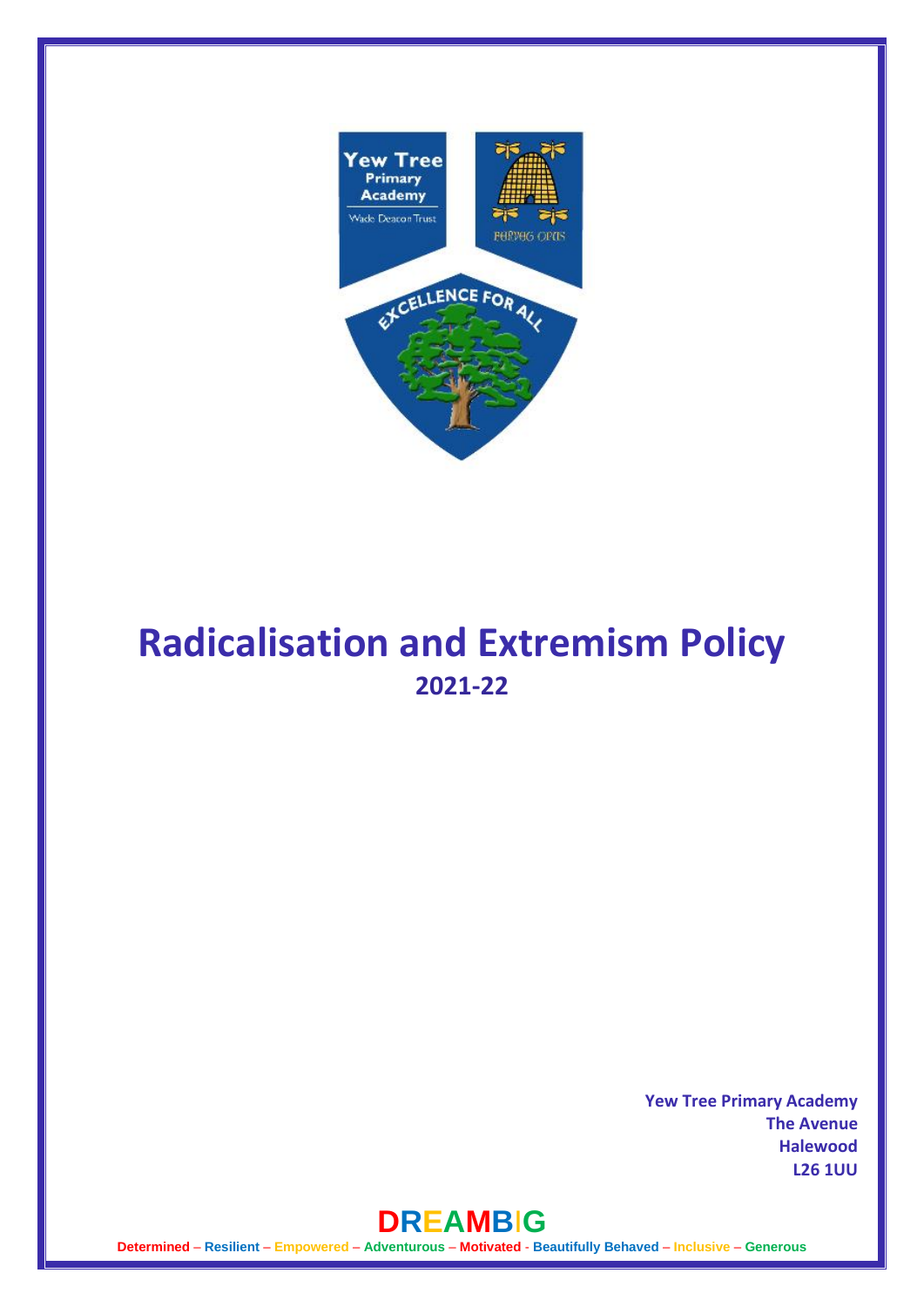The Legal Duty of Schools to Prevent People From Being Drawn Into Terrorism Schools have a duty contained in the Counter Terrorism and Security Act (2015), which came into effect on 1st July 2015. It states that schools must have "due regard to the need to prevent people from being drawn into terrorism".

The Act also states that:

"Being drawn into terrorism includes not just violent extremism but also non-violent extremism, which can create an atmosphere conducive to terrorism and can popularise views which terrorists exploit."

The law was introduced after a number of high-profile incidents involving British students travelling or attempting to travel abroad to join Islamic State, including the three London schoolgirls who left for Syria in February 2015.

Much of the advice contained within the new statutory guidance on the legal duty – 'Prevent Duty Guidance: For England and Wales (2015)' –confirms the existing duties which schools already have for keeping pupils safe.

All schools in England are required by law to teach a broad and balanced curriculum which promotes the spiritual, moral, cultural, mental and physical development of pupils and to prepare them for the opportunities, responsibilities and experiences of life. Schools must also promote community cohesion and teach children fundamental British values. All schools are required to take appropriate action to protect children from harm and they must be alert to harmful behaviour by other adults in the child's life.

The guidance should be read in conjunction with other relevant guidance. This includes:

- Working Together to Safeguard Children, Keeping Children Safe in Education and
- Information Sharing: Her Majesty's Government advice for professionals providing safeguarding services to children, young people, parents and carers.

<https://www.gov.uk/government/publications/working-together-to-safeguard-children>

<https://www.gov.uk/government/publications/keeping-children-safe-in-education>

Ofsted has a duty to inspect the ways in which schools act to keep pupils safe from dangers of radicalisation and extremism and to report on how well schools meet the new requirements.